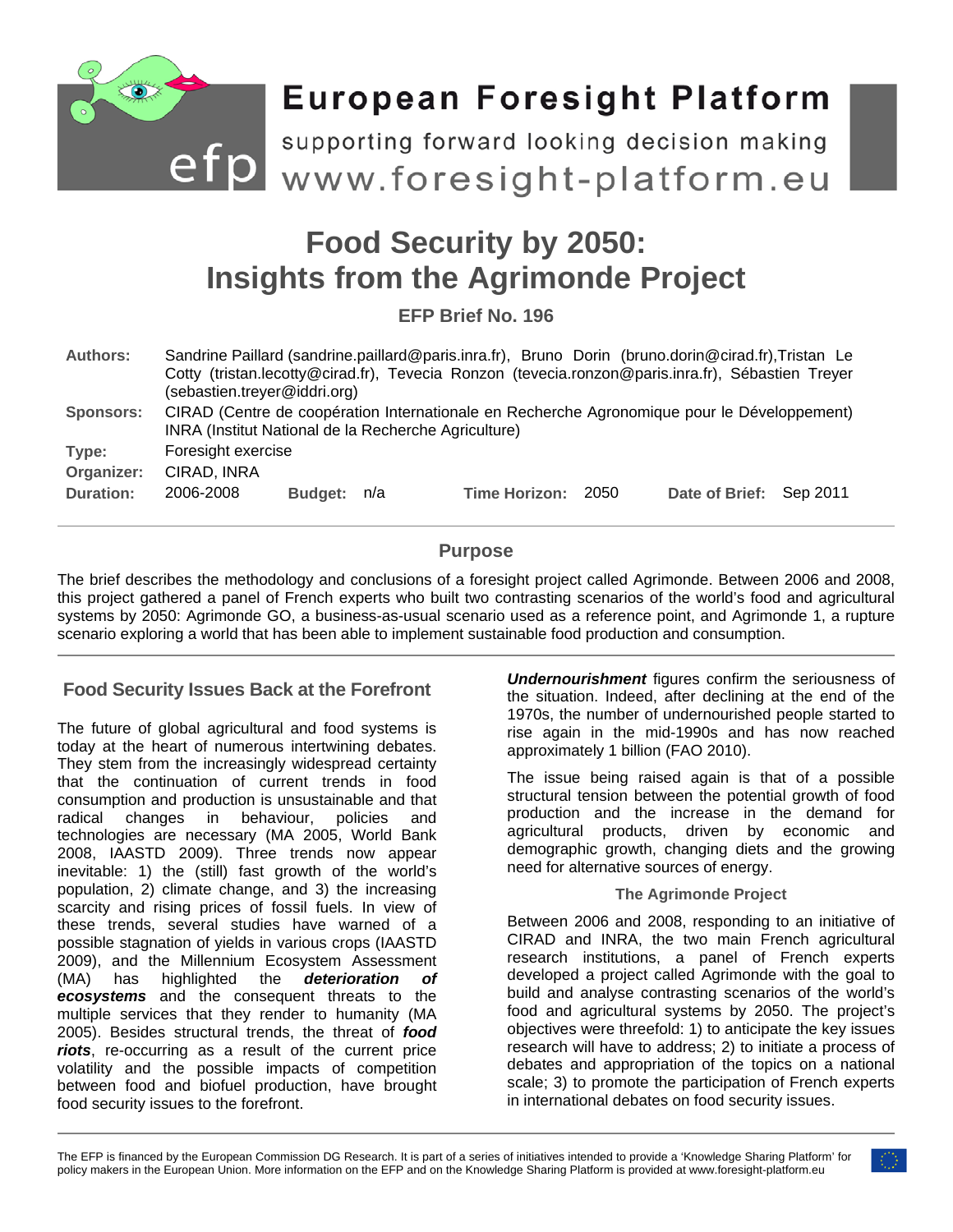# **Qualitative Storylines and Quantitative Modelling Used in an Interactive Way**

Drivers for the evolution of food and agriculture are extremely diverse and numerous. To cope with this complexity, we based scenario building on complementary quantitative modelling and qualitative analyses. Storylines about the main drivers of change guided us in making sets of quantitative assumptions. These assumptions were used to simulate resourceuse balances of food biomass at global and regional levels, which in turn enriched the content of each storyline through efforts to enhance coherence. This iterative process eventually enabled us to develop comprehensive quantitative and qualitative scenarios.

Quantification was performed using the quantitative tool *Agribiom*, thanks to which all agricultural food productions, consumptions and trade can be evaluated using one single measuring unit, the kilocalorie. Calories are distinguished according to their origin: plant, animal (grazing and non-grazing) and aquatic. Agribiom comprises data covering four decades (1961-2003), enabling us to analyse past trends in the whole range of plant and animal productions and utilizations worldwide.

Quantitative assumptions on future biomass resources and uses were made at the regional level (Asia (ASIA), the Former Soviet Union (FSU), Latin America (LAM), Middle East/ North Africa (MENA), OECD, Sub-Saharan Africa (SSA)). The coherence of each set of

# **The Agrimonde Scenarios**

We chose to build two scenarios: a *business-as-usual scenario called Agrimonde GO (AGO)*, inspired from the MA Global Orchestration scenario, and a *rupture scenario called Agrimonde 1 (AG1)*. This scenario explores a world in 2050 that has been able to implement sustainable development through a drastic reduction of both undernourishment and excessive food intake, and a change of the technological paradigm towards ecological intensification. In keeping with the definition proposed by Conway (1998) or Griffon (2006), ecological intensification was defined as the diffusion of practices and technologies enabling agriculture to meet growing needs, to be a driving force of economic development and to preserve natural resources.

Two general principles were applied to the construction of the scenarios so as to facilitate their comparison. Firstly, in order to assess the capacity of each region to satisfy its own food needs in 2050, *interregional trade* was considered only as a way of clearing regional surpluses in some regions and of filling deficits in others. Secondly, we wanted each region to experience the same *demographic pressure* in both scenarios and to analyse the effects of demographic trends without them being masked by large migratory quantitative assumptions was checked by assessing the balances between food biomass resources and their uses. There might be deficits in some regions, but resources should cover uses at global level.

Assumptions on *regional biomass* use in 2050 combines assumptions on *human population* and their diets. As for resources, assumptions were made at regional level concerning mainly: 1) land use, 2) cultivated land productivity measured in calorie per hectare, and 3) conversion of plant calories into animal calories.

To establish the values that these variables could take in 2050, we analysed 1) past trends, 2) the scientific literature dealing with each variable's determinants, and 3) scenarios built in the various studies dealing with food and agriculture. Only the conversion of plant into animal calories was simulated. The magnitude of the increase in animal food consumption is a clue to the planets' future capacity to feed its population since husbandry accounts for a substantial share of the use of plant calories. It was therefore important to precisely grasp *calorie conversion*. Thus, unlike other scenariobuilding studies based on economic models, Agrimonde uses a simple quantitative model processing physical, not economic, data. It does not simulate the functioning of the main commodity markets. This shortcoming, however, is partly offset since Agribiom avoids the "black box" feature of complex modelling with a multitude of parameters and causality relationships.

flows. Consequently, we chose for both scenarios the United Nations (UN) median projections of *population growth* (around 9 billion people worldwide in 2050 with a "normal" level of international migration).

For AGO and except for the demographic assumptions mentioned above, we used the quantitative assumptions made in the framework applied by the MA. A normative choice, based on an understanding of what a sustainable diet might be, prevailed in the elaboration of assumptions on food consumption in AG1. In AGO, economic growth boosts consumption in all regions whereas in AG1, the income-food consumption nexus is not the most determining one due to concerns for health, equity and the environment. Food availability in 2050 is assumed to equal 3,000 kcal/cap/day (500 of which of animal and aquatic origins) in all regions, which corresponds to the global average in 2000. An average availability of 3,000 kcal is also the figure that FAO considers sufficient to maintain the proportion of undernourished people at a relatively low level. This assumption nevertheless contrasts sharply with past trends, especially in Sub-Saharan Africa where food consumption is supposed to increase by 30% over 50 years and in the OECD countries where it is supposed to decrease by 25%.

AG1's assumptions pertaining to land areas were made on the basis of physical factors of soil availability and quality and compared with sustainability criteria (in particular the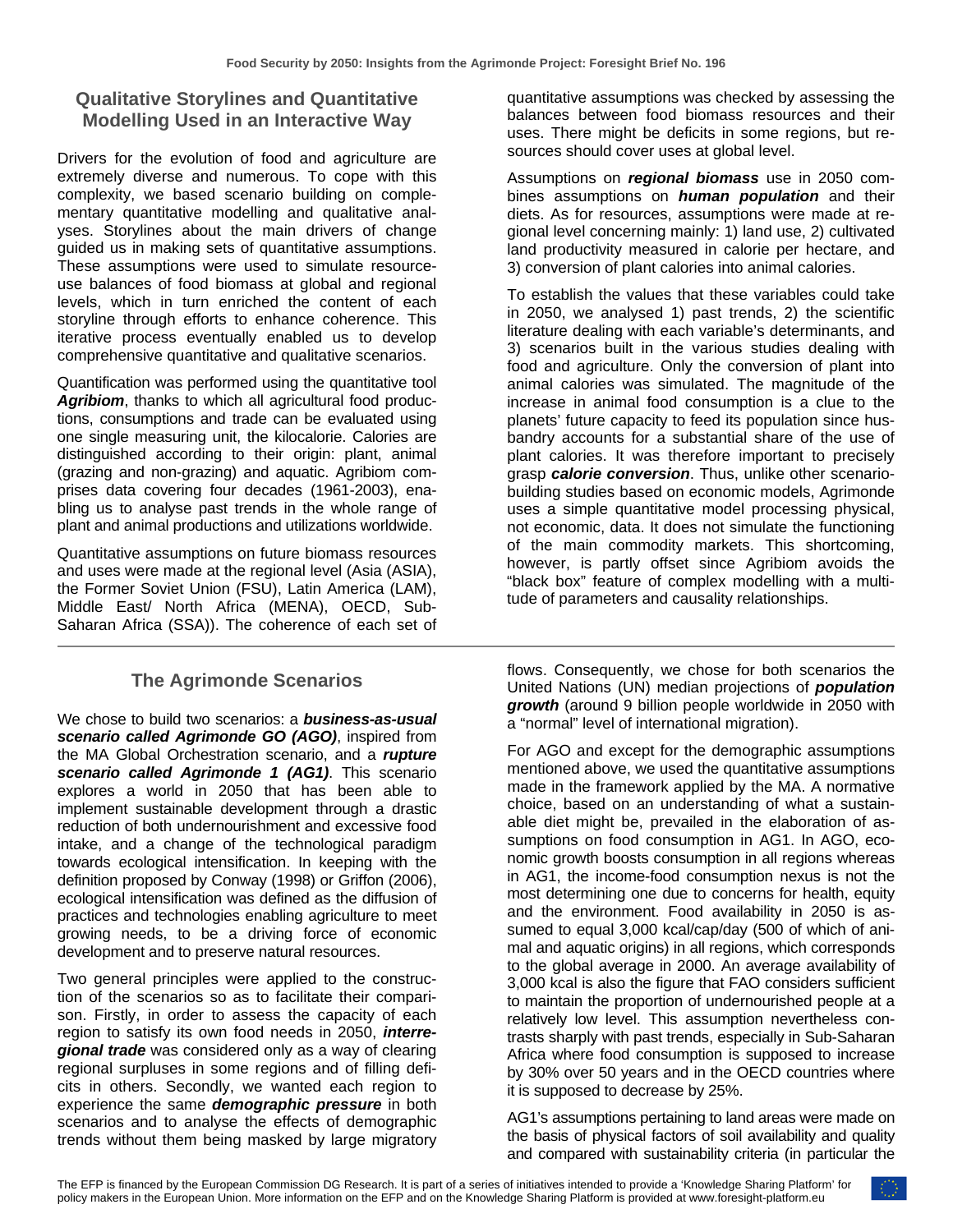preservation of forest areas). Finally, the assumptions on yields were formulated by considering past trends and technological change that would make it possible to increase yield while preserving the ecosystems. Among factors taken into consideration, the anticipated impacts of climate change on land availability and yields were considered major determinants of the future production potentials. As a result, at the global level between 2000

## **Feeding the Global Population in 2050 a Matter of Access Not Food Shortage**

*Five main lessons* can be drawn from the Agrimonde's global-level scenario analysis (see Paillard et al. 2011 for further details, in particular at regional level).

**Firstly**, the global food production levels assumed in each scenario for 2050 satisfy the assumed levels of global food consumption. The *planet's natural resources are sufficient to properly feed the global population in 2050*, which is approximately the year when the maximum global population is anticipated. Thus, just like today, the main challenge in terms of food security will not be a lack of production but will remain a problem of *access to food* by the poorest populations.

**Secondly**, the scenarios underline the crucial role of diets in the realisation of resource-use balances. On the one hand, in AGO, per capita total food availability increases by 20% between 2000 and 2050 and the share of animal products increases from 16 to 23%. On the other hand, in AG1, these indicators remain stable at global level. As a result, while the global need in plant calories (including plant food, feed, seeds, loss etc.) increases by 90% in AGO, it only increases by 35% in AG1. The *convergence of diets and of consumption*  **habits** (growing consumption outside the home and of processed food, generating growing waste) towards the Western model would then have serious consequences not only from a health viewpoint (obesity and related diseases) but also for the preservation of ecosystems.

*Thirdly*, in both scenarios, the volume of net trade in food between regions necessary to meet regional food needs is

## **Agrimonde: a Landmark Study Provoking Controversies**

Agrimonde has become a landmark foresight study (mostly among French experts and stakeholders). The AG1 and AGO scenarios are references, whether adopted or rejected, that contribute to structuring the debate on food security and more generally on the future of food and agricultural systems. This can be stressed through some of the main controversies provoked by the scenarios, which concern their sustainability and plausibility.

and 2050, cultivated land increases much faster in AG1 with 12 million hectares of new cultivated land per year (taken for the most part on current pasture areas) against 7 million in AGO, and 4 million in the last four decades of the  $20<sup>th</sup>$  century. In AGO, yields are the driving factor; they increase by 1.14% per year over 50 years, against 0.14% in AG1, and 2% per year between 1961 and 2000.

much higher in 2050 than that observed in 2000. Three regions show structural shortages in both scenarios. Two of them, ASIA and MENA face a shortage in natural resources (water and land). In the third, SSA, the increase in food production is lower than population growth and the corresponding increase in food consumption. Thus *trade regulations appear essential* in order to 1) prevent net exporting countries from taking advantage of the structural food dependence that some regions face, 2) avoid competition that would be unsustainable for small local producers, and 3) guarantee that trade does not lead to an increase in the impacts of agriculture on the environment.

*Fourthly*, in AG1, yield gains, while fast in regions such as LAM or FSU, are very moderate at global level. Thus, even under the assumption that yields will increase relatively slowly, the planet can properly feed nine billion people in 2050. Consequently, ecological intensification, through the scaling up of *local agro-ecology experiments*, appears to be an alternative option to the classical model of agricultural intensification, as recently pointed out by Olivier de Schutter, the UN Special Rapporteur on the Right to Food (de Schutter 2011).

As he emphasized, the main benefits of agro-ecology lie in the fact that it preserves natural resources and is accessible to smallholders (low input and capital intensity). This brings us to our *fifth* conclusion: the contribution of trade to the food security of regions with food shortages will only be possible if *access to food* in those regions is drastically enhanced through the development of local opportunities for wealth creation. And because in the most food insecure countries, these opportunities are mostly to be found in agriculture, investments in this sector in developing countries is the key to end undernourishment.

#### **Tackling Environmental Issues**

Environmental sustainability is not a feature of the AGO storyline since in this scenario economic growth is given priority over the preservation of the environment. Nevertheless, AG1 and AGO can be considered as two differrent strategies to meet the challenge of feeding a growing population in a sustainable way. On the one hand, AGO bets on substantial yield gains that would make it possible to spare land areas – reserves, corridors, forests, etc. – which then can be devoted to the preservation of ecosystems. On the other hand, AG1 chooses to expand cultivated areas and to use environment-friendly technologies to cultivate them at the accepted cost of lower yield gains. The conversion of land into cultivated

For more information visit the website and subscribe to the mailing list at **[www.foresight-platform.eu](http://www.foresight-platform.eu/)**